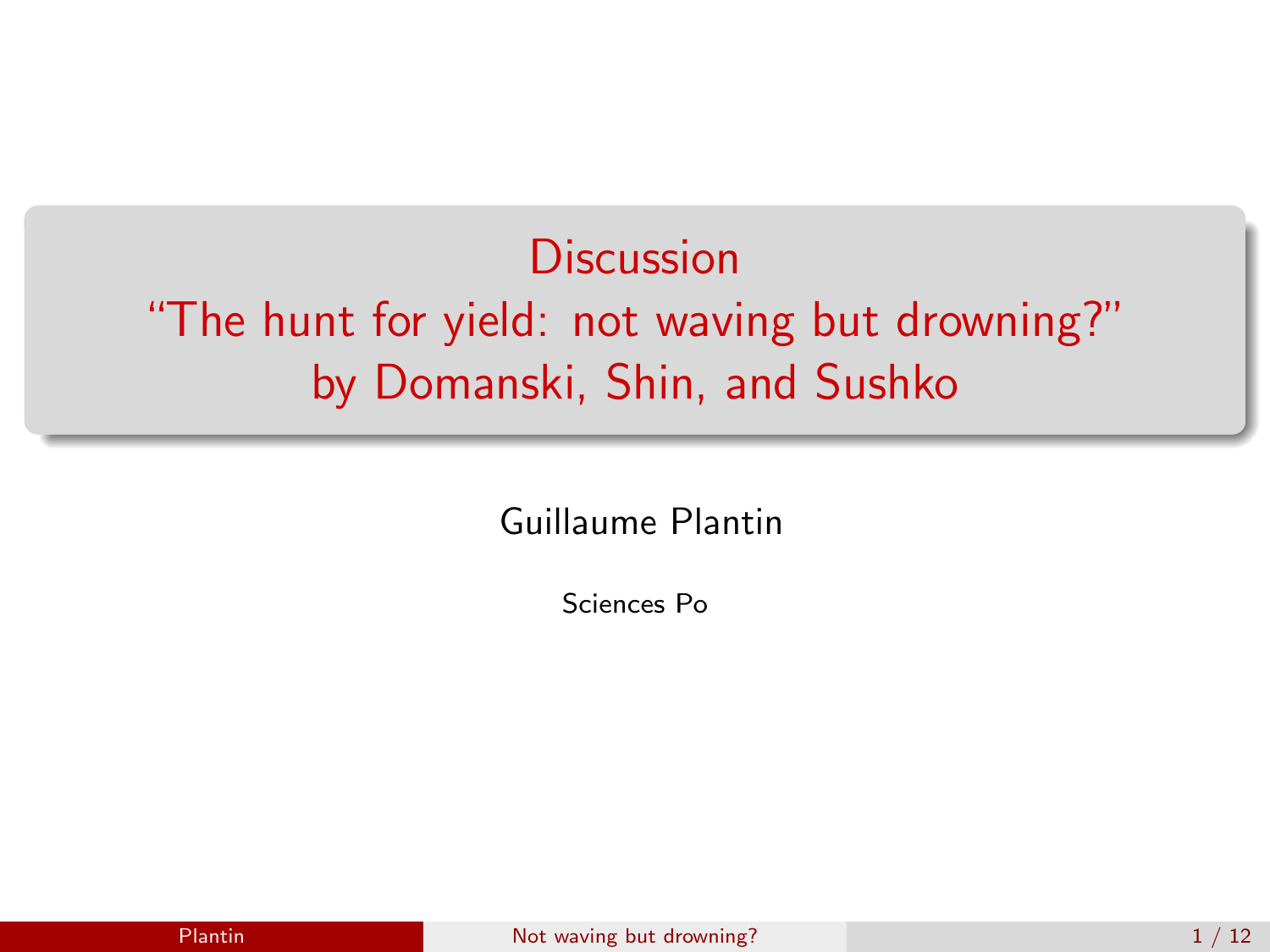European life insurance companies

- **have large inventories of contracts that promise high minimum** payments at remote future dates
- are subject/subject themselves to investment rules requiring that insurance premia be invested in assets whose payoffs must closely replicate the resulting liabilities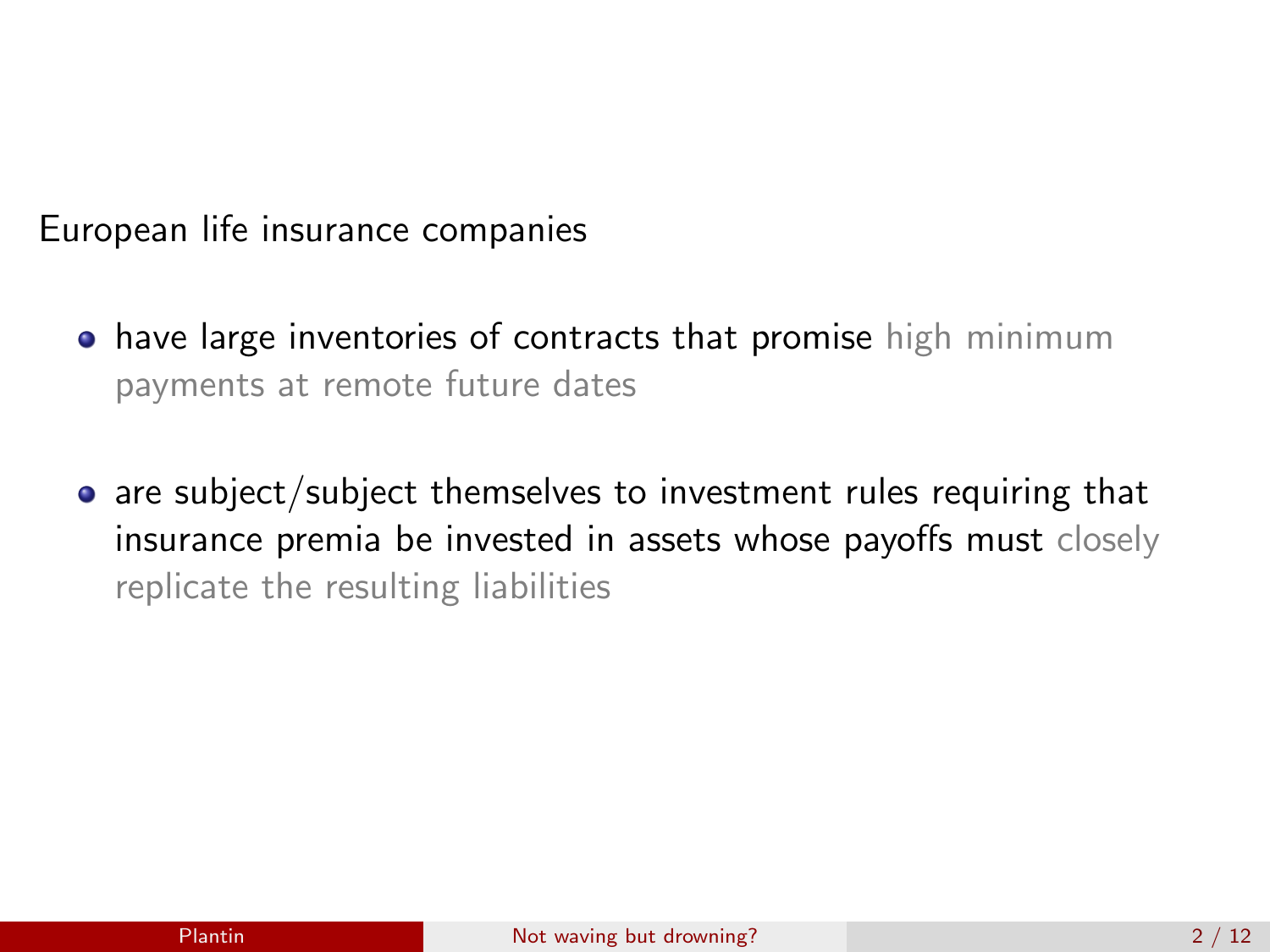- Incompleteness of markets for long-lived, safe assets implies that insurers' demand for long-term bonds may decrease with long-term yields in some range
- This may amplify fluctuations in long-term yields induced by unconventional monetary policies (among other things)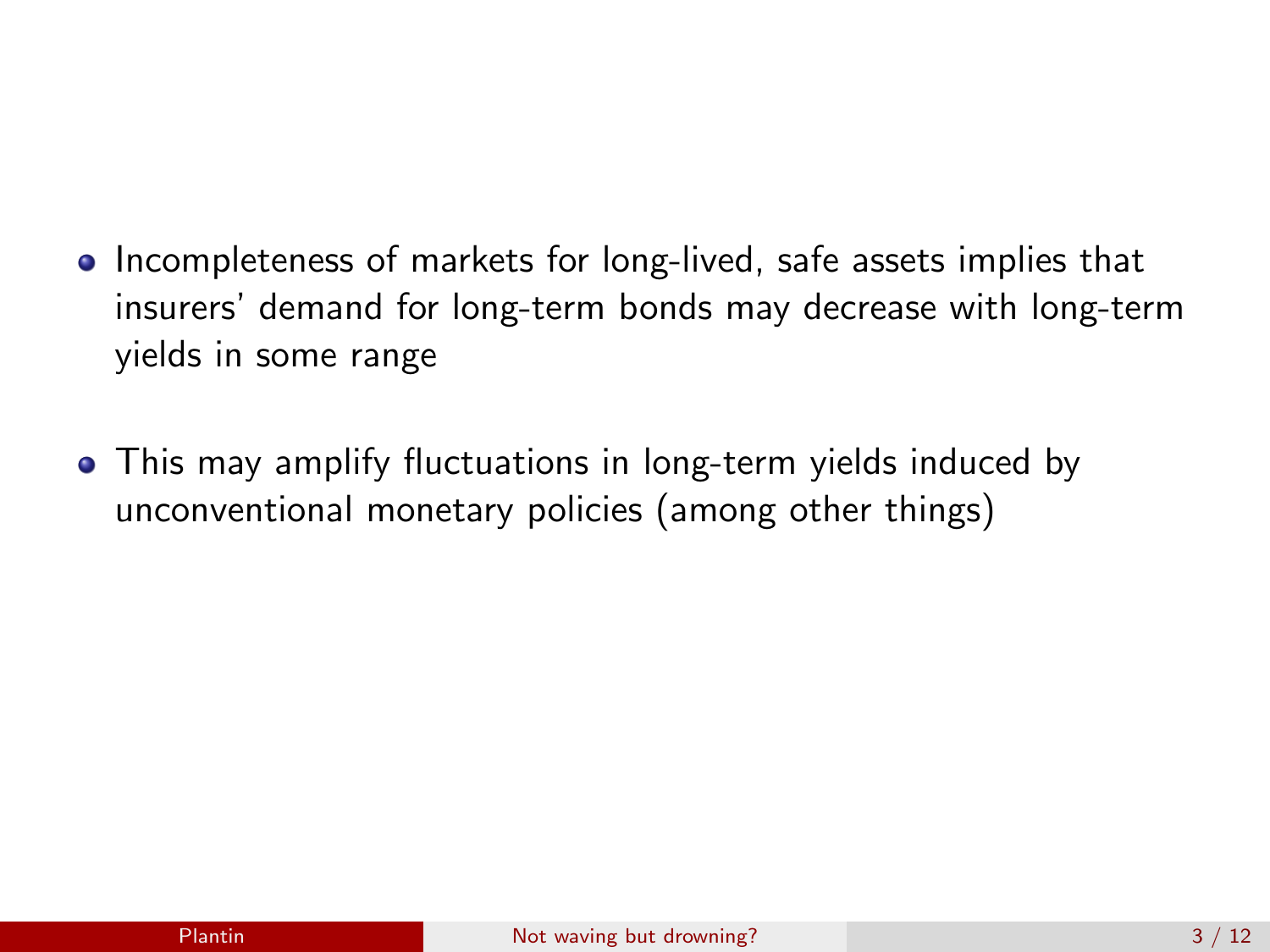• Is this a problem?

If it is,

- Is the problem due to life insurance contracts?
- Is the problem due to life insurance regulation?
- Is the problem due to unconventional monetary policy?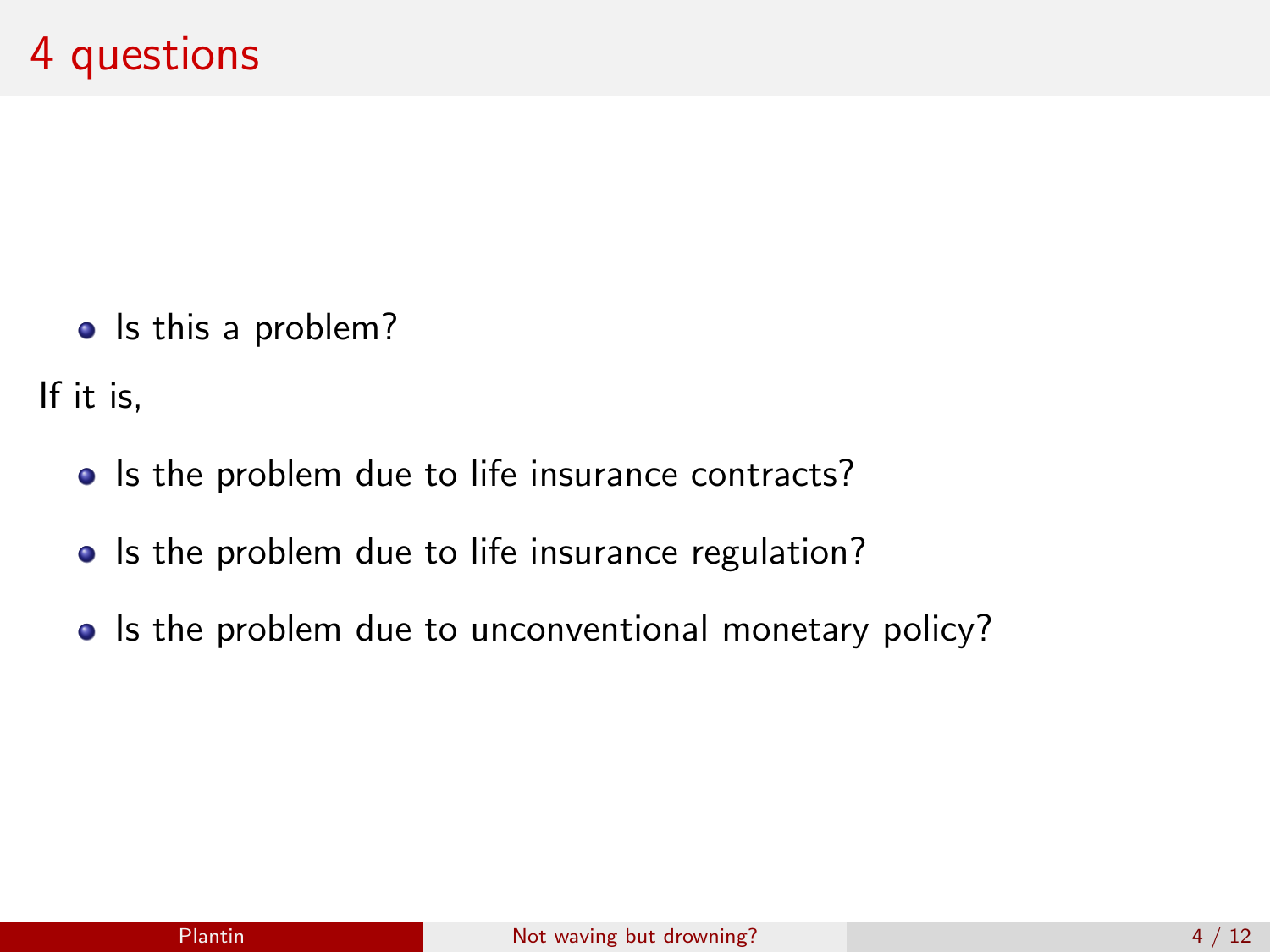• Is this a problem? I don't know

If it is,

- Is the problem due to life insurance contracts? Probably
- Is the problem due to life insurance regulation? Maybe
- Is the problem due to unconventional monetary policy? I don't know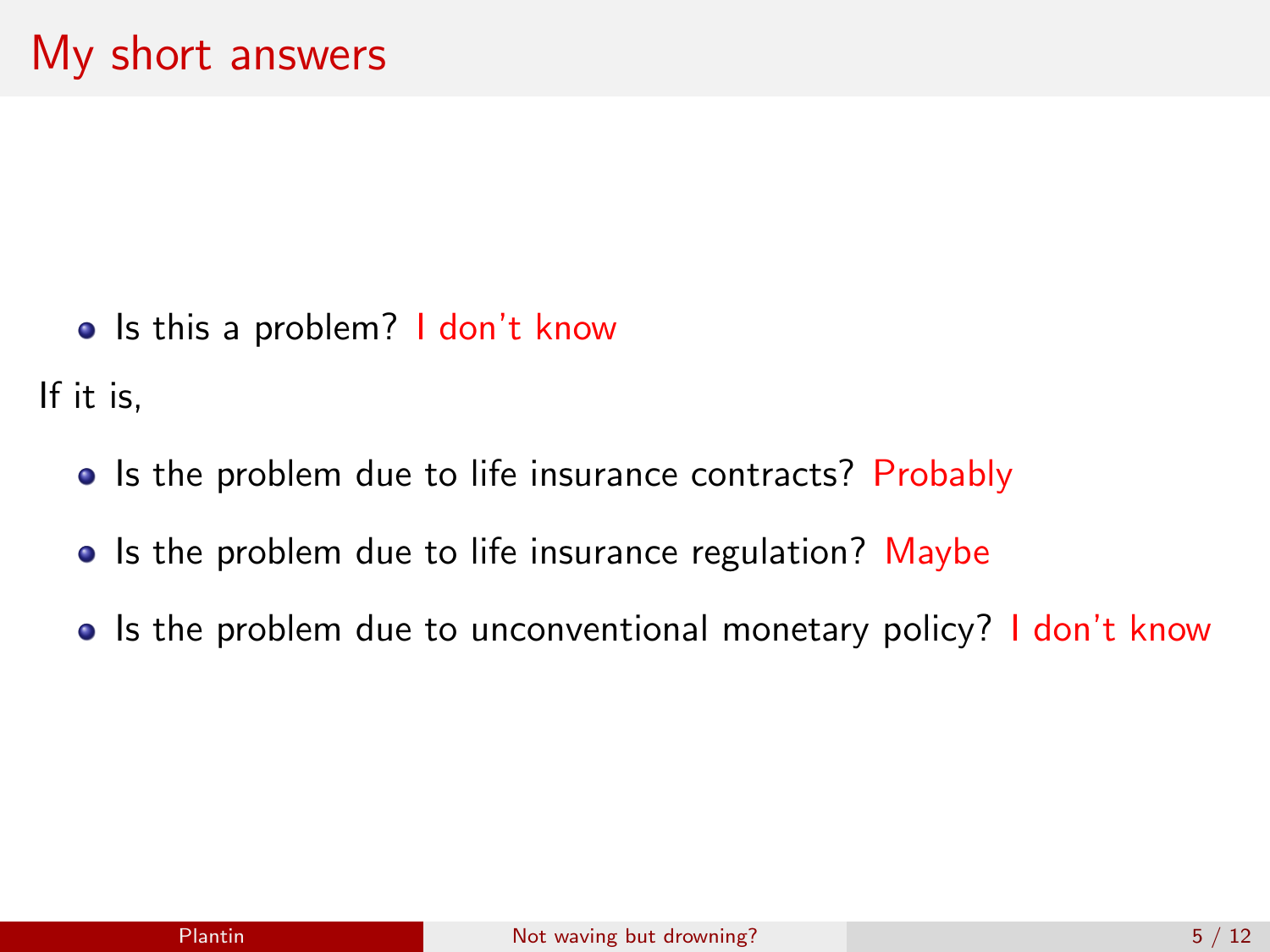" If effective, the combination of the "low for long" policy for short term policy rates coupled with quantitative easing tends to depress yields... Fixed income investors with minimum nominal return needs then migrate to riskier instruments such as junk bonds, emerging market bonds, or commodity ETFs... [T]his reach for yield is precisely one of the intended consequences of unconventional monetary policy. The hope is that as the price of risk is reduced, corporations faced with a lower cost of capital will have greater incentive to make real investments, thereby creating jobs and enhancing growth."

(Continued next slide)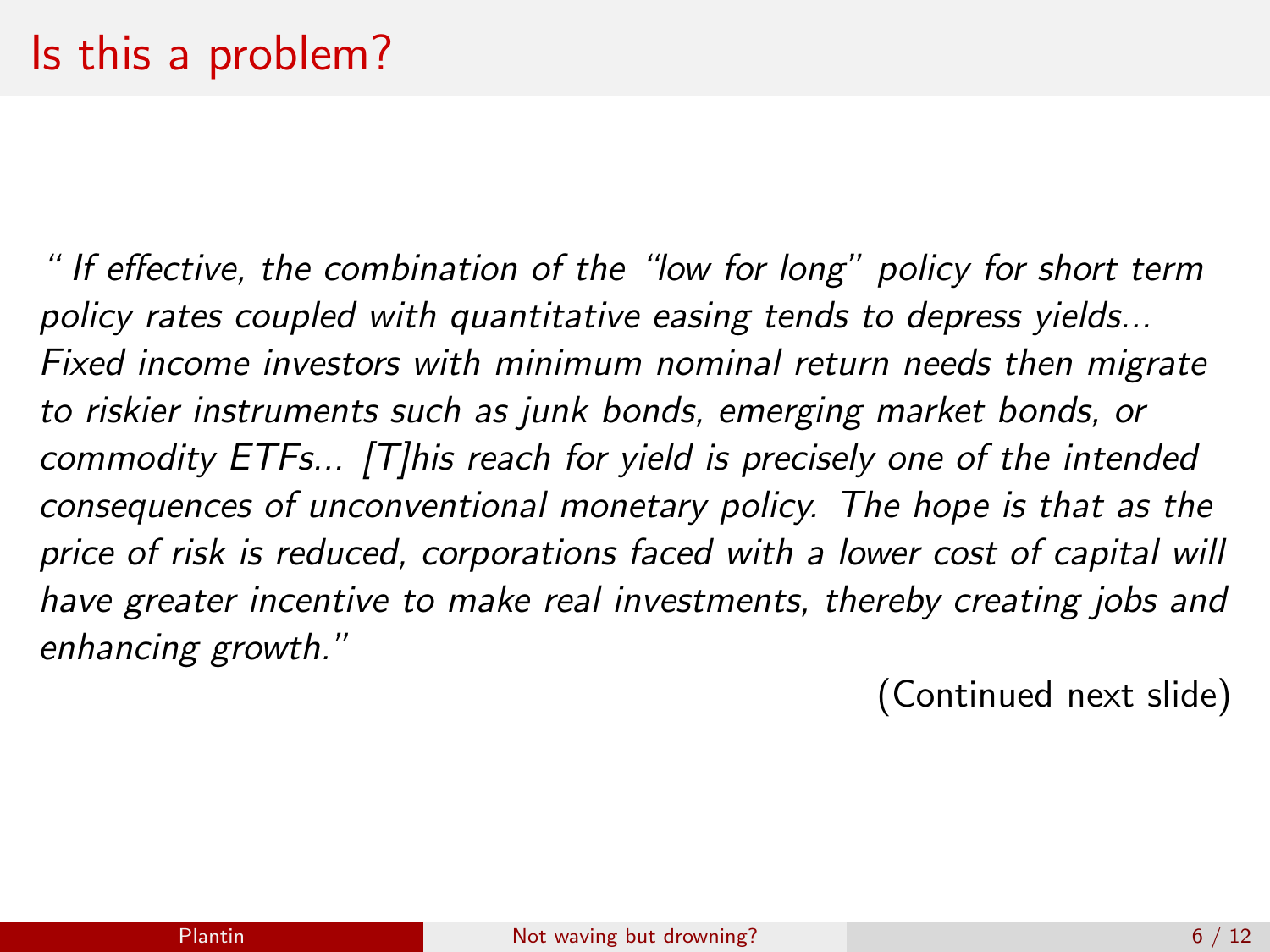"There are two ways these calculations can go wrong. First, financial risk taking may stay just that, without translating into real investment. For instance, the price of junk debt or homes may be bid up unduly, increasing the risk of a crash, without new capital goods being bought or homes being built...

Second, and probably a lesser worry, accommodative policies may reduce the cost of capital for firms so much that they prefer labor-saving capital investment to hiring labor."

Rajan (23 June 2013, BIS)

"A step in the dark: unconventional monetary policy after the crisis"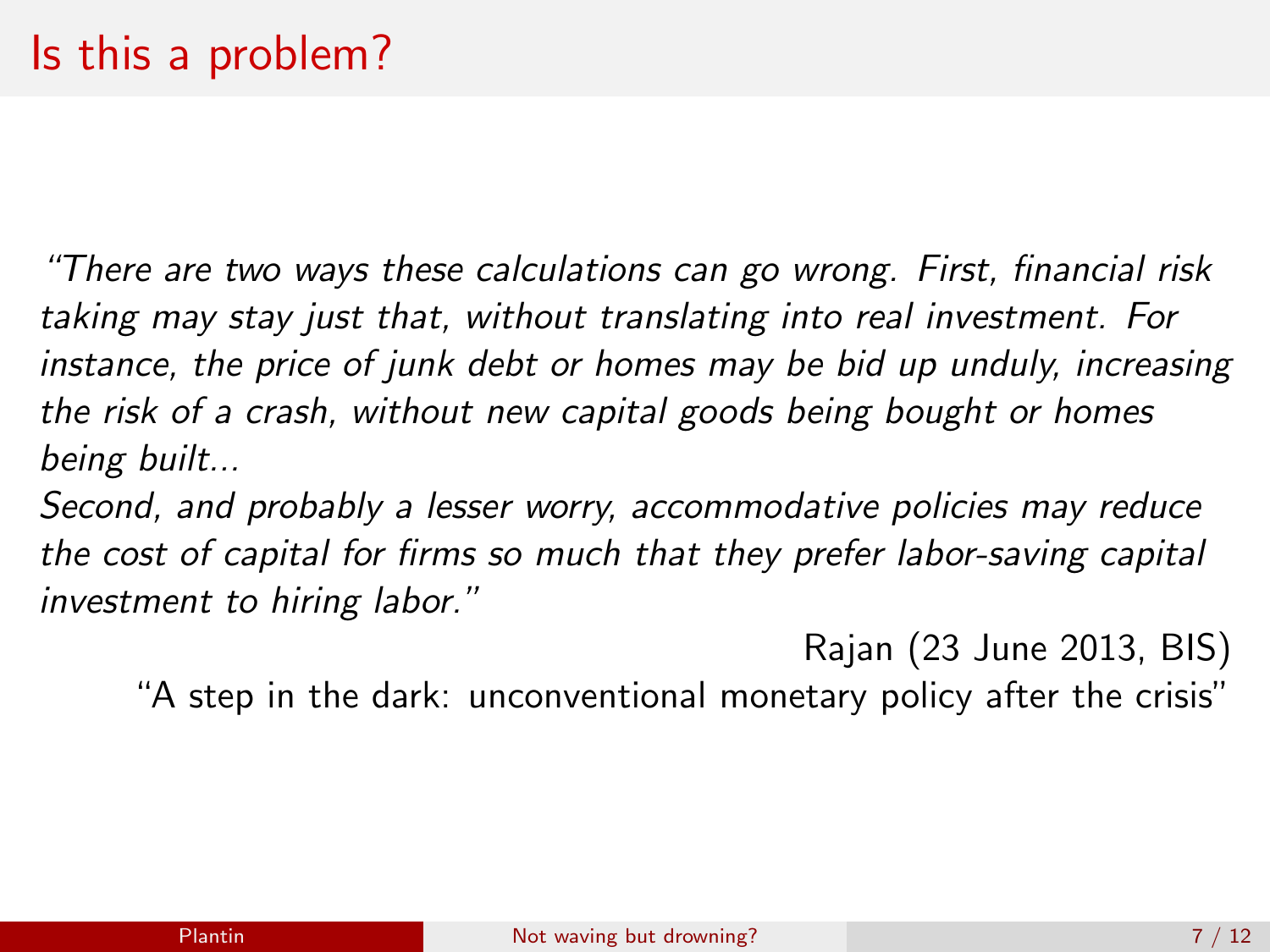## Is this a problem?

- That monetary easing induces institutional investors to push down long-term yields is not a bad thing per se
- This is the goal! The extra kick due to the amplification mechanism discussed here may not be a bad thing
- The issue is more that life insurers' investments are too local and too safe: invest excessively in the sovereigns of their residence countries. It is the consequence of
	- Compartmentalized capital markets in the eurozone
	- The nature of life insurance contracts
	- Prudential rules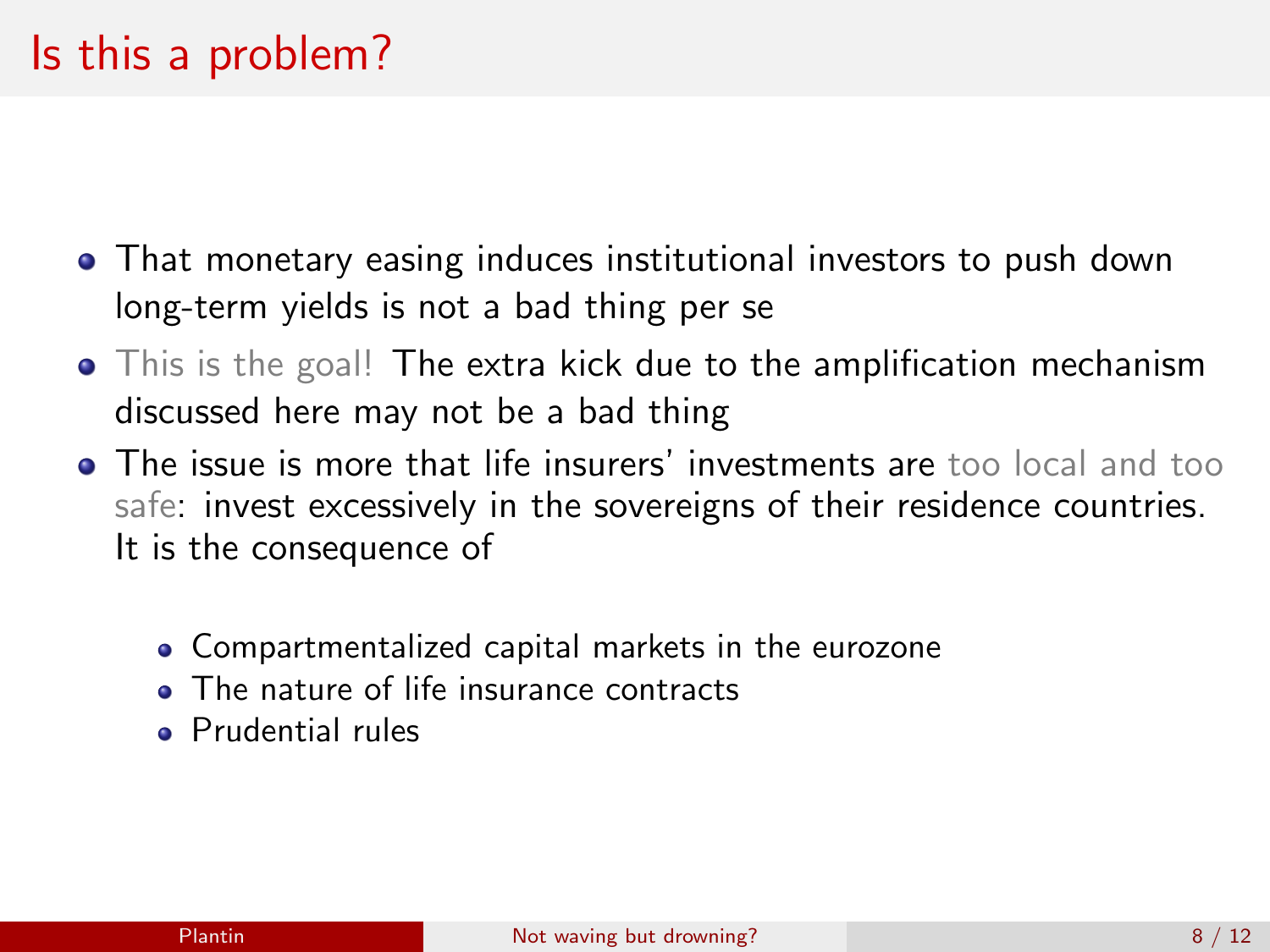- Transformation risk: Life insurers sells cash flows that they cannot purchase in capital markets
- So do banks, and this is why they are fragile, but
	- They can borrow these cash flows from the central bank in case of emergency - Public backstop
	- Deposits have an obvious social utility Money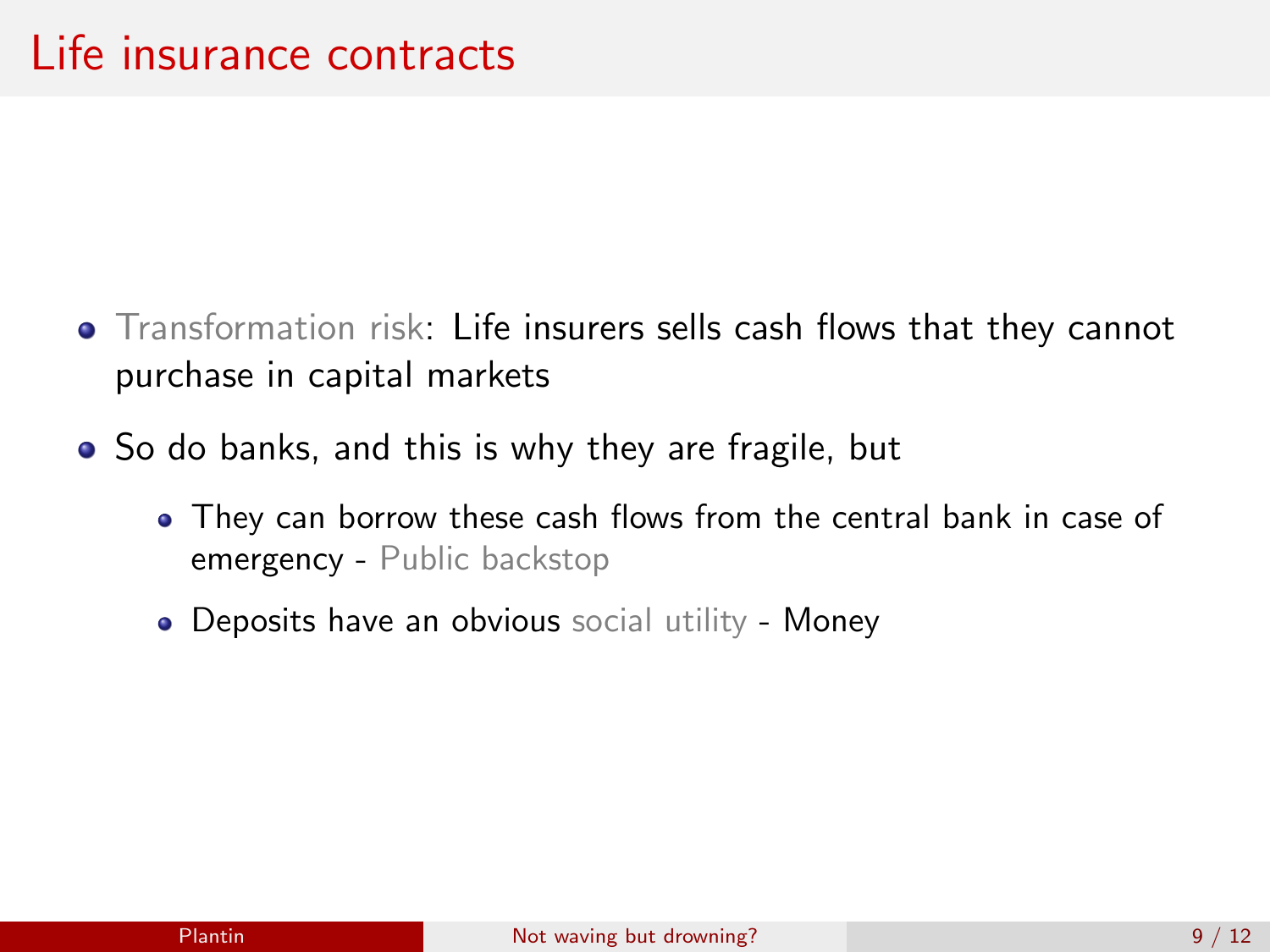- Does it make sense that life insurers offer long-term guarantees that governments and social security systems do not feel comfortable offering?
- How credible is the guarantee? There are many instances of restructuring of such guarantees: France, Japan in the 1990s
- Probably a strong case for re-thinking the supply/taxation/regulation of long-term stores of value in the eurozone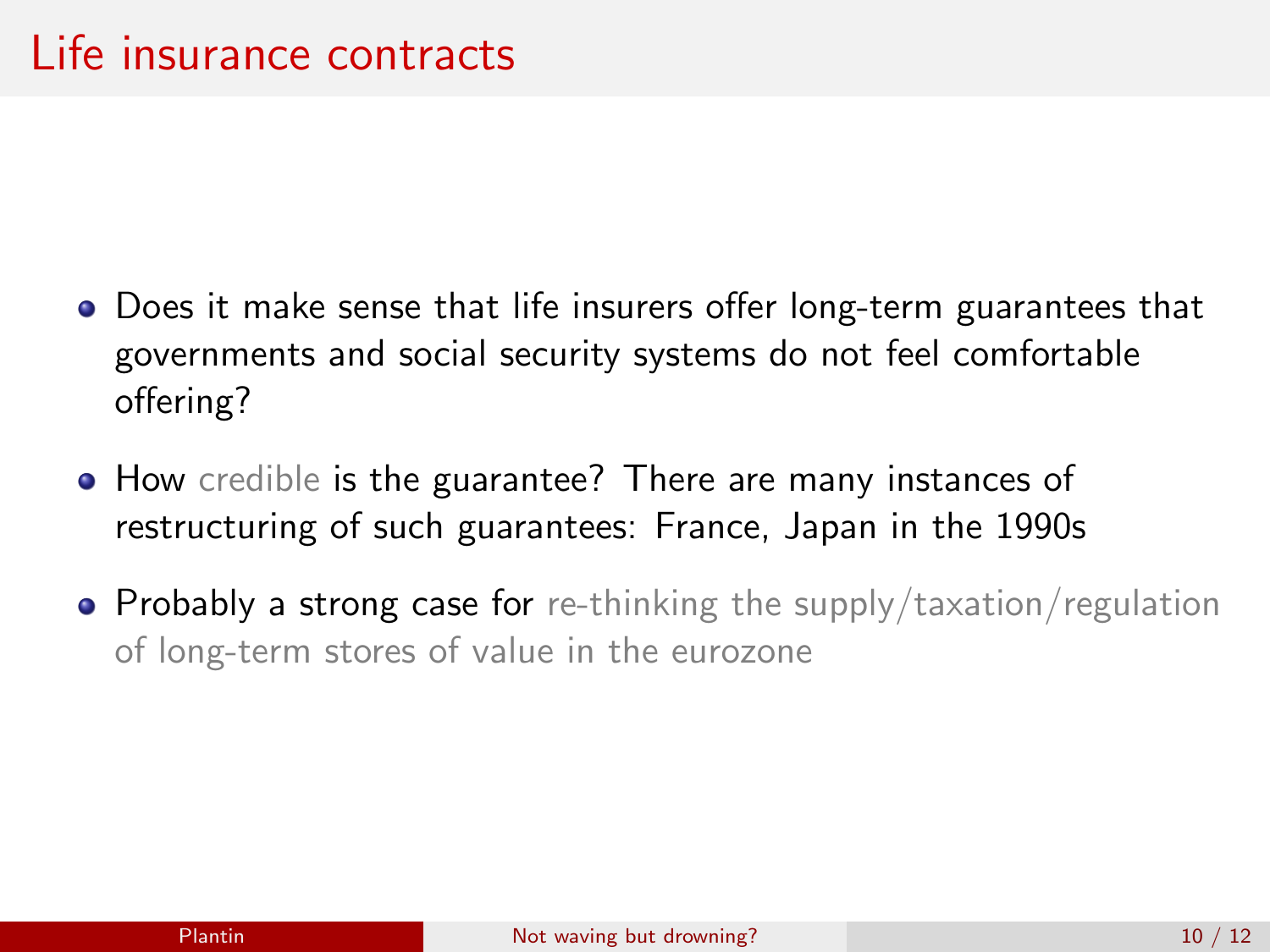## Prudential regulation

Solvency 2 has been accused of distorting insurers' investments away from some asset classes (equity, asset-backed securities,...). Certainly made it more costly, but 2 possibilities

- The assumptions of Solvency 2 regarding the long-term behavior of the market portfolio are wrong (overly pessimistic)
- These assumptions are a conservative but correct summary of our knowledge/beliefs but it shows that life insurance contracts offer guarantees that are not well suited to the long-term behavior of the market portfolio
- It is hard to separate the analysis of prudential regulation from that of optimal life insurance contracts